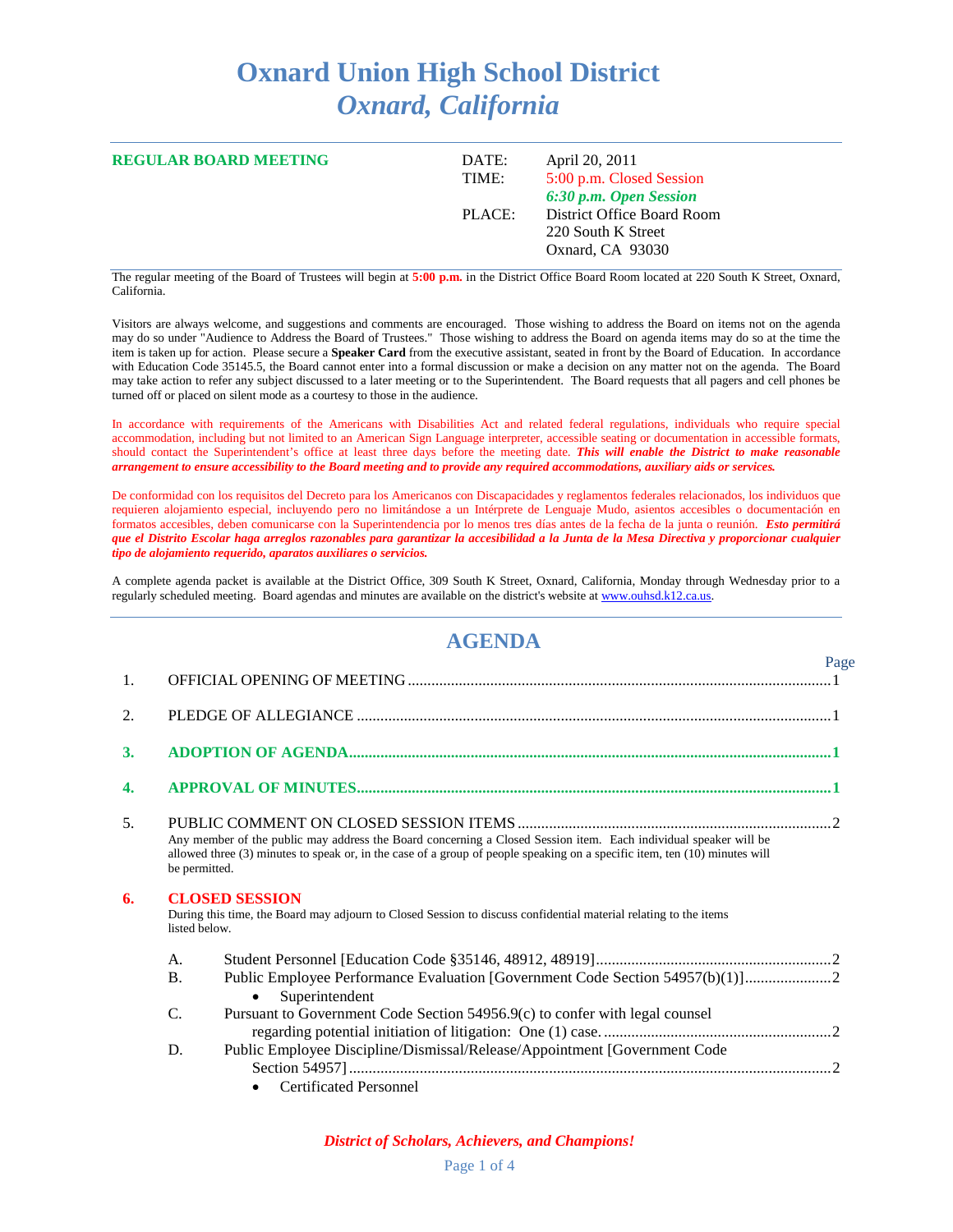Board Meeting Agenda April 20, 2011

| 6.  |                 | <b>CLOSED SESSION</b>                                                                                                                                                                                                                                                                                                                                                                                                                                                                                                                                            |  |  |  |
|-----|-----------------|------------------------------------------------------------------------------------------------------------------------------------------------------------------------------------------------------------------------------------------------------------------------------------------------------------------------------------------------------------------------------------------------------------------------------------------------------------------------------------------------------------------------------------------------------------------|--|--|--|
|     | Е.              | Conference with Real Property Negotiator(s) [Government Code Section 54956.8]<br>Property: North of Camino Del Sol, east of Rose Ave., V.C. Parcel 214-0-020-<br>1.                                                                                                                                                                                                                                                                                                                                                                                              |  |  |  |
|     |                 | Agency Negotiator: Bob Carter, Superintendent                                                                                                                                                                                                                                                                                                                                                                                                                                                                                                                    |  |  |  |
|     |                 | Negotiating Parties: Rf and Jw Maulhardt Trust                                                                                                                                                                                                                                                                                                                                                                                                                                                                                                                   |  |  |  |
|     |                 | Under Negotiation: Instruction to agency negotiator on price and terms.                                                                                                                                                                                                                                                                                                                                                                                                                                                                                          |  |  |  |
|     |                 | Property: Kawaguchi Trust Property - Teal Club Road, North of Teal Club Road,<br>2.<br>South of Doris Avenue., V.C. Parcel 183-0-070-125 and The<br>Henson/Anderson Trust, V.C. Parcel 183-0-070-060, 183-0-070-070, 183-0-                                                                                                                                                                                                                                                                                                                                      |  |  |  |
|     |                 | Agency Negotiator: Bob Carter, Superintendent                                                                                                                                                                                                                                                                                                                                                                                                                                                                                                                    |  |  |  |
|     |                 | Negotiating Parties: Kawaguchi Trust and Henson/Anderson Trust                                                                                                                                                                                                                                                                                                                                                                                                                                                                                                   |  |  |  |
|     |                 | Under Negotiation: Instruction to agency negotiator on price and terms.                                                                                                                                                                                                                                                                                                                                                                                                                                                                                          |  |  |  |
|     |                 | 3.                                                                                                                                                                                                                                                                                                                                                                                                                                                                                                                                                               |  |  |  |
|     |                 | Agency Negotiator: Bob Carter, Superintendent                                                                                                                                                                                                                                                                                                                                                                                                                                                                                                                    |  |  |  |
|     |                 | <b>Negotiating Parties: Marathon Representatives</b>                                                                                                                                                                                                                                                                                                                                                                                                                                                                                                             |  |  |  |
|     |                 | Under Negotiation: Instruction to agency negotiator on price and terms.                                                                                                                                                                                                                                                                                                                                                                                                                                                                                          |  |  |  |
|     | F.              | Conference with Legal Counsel - Anticipated Litigation [Government Code Section                                                                                                                                                                                                                                                                                                                                                                                                                                                                                  |  |  |  |
|     |                 |                                                                                                                                                                                                                                                                                                                                                                                                                                                                                                                                                                  |  |  |  |
| 7.  |                 | (Approximate time - 6:30 p.m.)                                                                                                                                                                                                                                                                                                                                                                                                                                                                                                                                   |  |  |  |
| 8.  |                 | Those persons wishing to address the Board may do so at this time by completing a Speaker Card, located on the back table,<br>and presenting it to the recording secretary. Please address your comments to the Board President. Individual presentations<br>are limited to three (3) minutes each, or in the case of a group of people speaking on a specific item, ten (10) minutes will be<br>permitted. Please refer to the complete text of Oxnard Union High School District Board Policy 910: Procedures for<br>Communicating with the Board of Trustees. |  |  |  |
| 9.  |                 | <b>SUPERINTENDENT'S REPORTS:</b>                                                                                                                                                                                                                                                                                                                                                                                                                                                                                                                                 |  |  |  |
|     | A.<br><b>B.</b> | Board Recognition: Knowledge Bowl Team Winner - Rio Mesa High School3<br>Board Recognition: Governor's Council on Physical Fitness and Sports Award -                                                                                                                                                                                                                                                                                                                                                                                                            |  |  |  |
|     | C.              | Board Update: Adolfo Camarillo and Hueneme High School Swimming Pools, Timeline                                                                                                                                                                                                                                                                                                                                                                                                                                                                                  |  |  |  |
|     | D.              |                                                                                                                                                                                                                                                                                                                                                                                                                                                                                                                                                                  |  |  |  |
| 10. |                 | <b>DISCUSION/INFORMATION ITEMS:</b>                                                                                                                                                                                                                                                                                                                                                                                                                                                                                                                              |  |  |  |
|     | A.              | Review of Projected Finance Plan for Board's Bond Related (Measure 'H') Facility Projects 4                                                                                                                                                                                                                                                                                                                                                                                                                                                                      |  |  |  |
|     | <b>B.</b>       | Prioritizing a List of Board's Bond Related (Measure 'H') Facility Projects 4                                                                                                                                                                                                                                                                                                                                                                                                                                                                                    |  |  |  |
|     | C.              |                                                                                                                                                                                                                                                                                                                                                                                                                                                                                                                                                                  |  |  |  |
|     | D.              |                                                                                                                                                                                                                                                                                                                                                                                                                                                                                                                                                                  |  |  |  |
| 11. |                 | <b>CONSENT CALENDAR:</b>                                                                                                                                                                                                                                                                                                                                                                                                                                                                                                                                         |  |  |  |
|     | А.              | Consideration of Approval of Student Expulsion by Recommendation of the                                                                                                                                                                                                                                                                                                                                                                                                                                                                                          |  |  |  |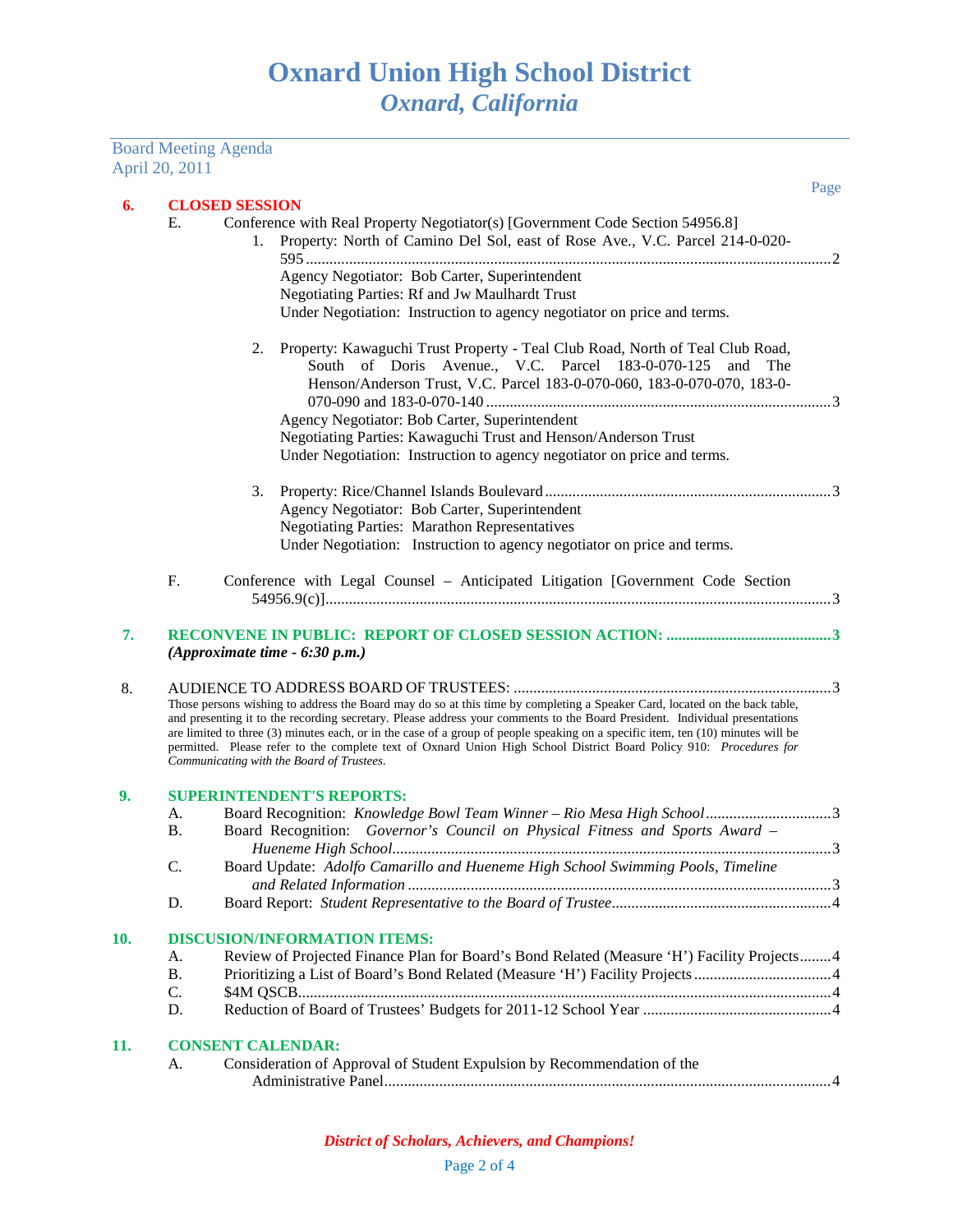## Board Meeting Agenda April 20, 2011

| <b>B.</b> | Consideration of Approval of Student Expulsion by Voluntary Agreement of the School<br>Principal, the Student, and the Students' Parent/Guardian, as per Board Policy 5144, |  |
|-----------|-----------------------------------------------------------------------------------------------------------------------------------------------------------------------------|--|
| C.        | Consideration of Approval of Student Readmission from Expulsion, as per Board Policy                                                                                        |  |
| D.        | Consideration of Denial of Student Readmission from Expulsion, as per Board Policy                                                                                          |  |
| Е.        |                                                                                                                                                                             |  |
| F.        | Consideration of Approval of Quarterly Report of Administrative Regulation 1312(a) -                                                                                        |  |
| G.        | Consideration of Approval of Waiver of California High School Exit Exam (CAHSEE)                                                                                            |  |
| Η.        | Consideration of Approval of Memorandum of Understanding between Ventura County<br>Office of Education and Oxnard Union High School District for Added                      |  |
| I.        | Consideration of Approval of Agreement between Oxnard Union High School District,<br>Adolfo Camarillo High School, and In the Mix Events for Disc Jockey Services5          |  |
| J.        |                                                                                                                                                                             |  |
| K.        | Consideration of Approval of Agreement between Oxnard Union High School District and                                                                                        |  |
| L.        | Consideration of Approval of Athletic Contests for Adolfo Camarillo High School, 2010-                                                                                      |  |
| M.        | Consideration of Approval of Agreement between Oxnard Union High School District,                                                                                           |  |
| N.        | Consideration of Approval of Agreement between Wow! Special Events and Oxnard<br>Union High School District, Adolfo Camarillo High School, for the 2012 Prom                |  |
| Ο.        | Consideration of Approval of Escrow Agreement for Security Deposits in Lieu of<br>Retention between Oxnard Union High School District, GRD Construction and                 |  |
| P.        | Consideration of Approval of Agreement between Oxnard Union High School District,                                                                                           |  |
| Q.        | Consideration of Approval of Agreement Between Oxnard Union High School District                                                                                            |  |
| R.        | Consideration of Approval to Solicit Formal Proposals for Labor Compliance Program                                                                                          |  |
| S.        | Consideration of Approval of the Proposal from Trimming Land Co., Inc. for the                                                                                              |  |
| T.        | Consideration of Approval of Agreement between Oxnard Union High School District,                                                                                           |  |
| U.        | Consideration of Approval of Agreement between Barnes Charters, Inc. and Oxnard<br>Union High School District, Rio Mesa High School for Grad Night 2011                     |  |
| V.        | Consideration of Approval of Agreement between Oxnard Union High School District and                                                                                        |  |
| W.        | Consideration of Approval of Agreement Between Oxnard Union High School District                                                                                            |  |
| Х.        | Consideration of Approval of Agreement with Oxnard Union High School District,<br>Hueneme High School, and Disney Destinations, LLC dba Disney Youth Group                  |  |

Y. Consideration for Approval of Change Order #1 Submitted for C.T.E. Auto Shop Project at Channel Islands High School.................................................................................................8

## *District of Scholars, Achievers, and Champions!*